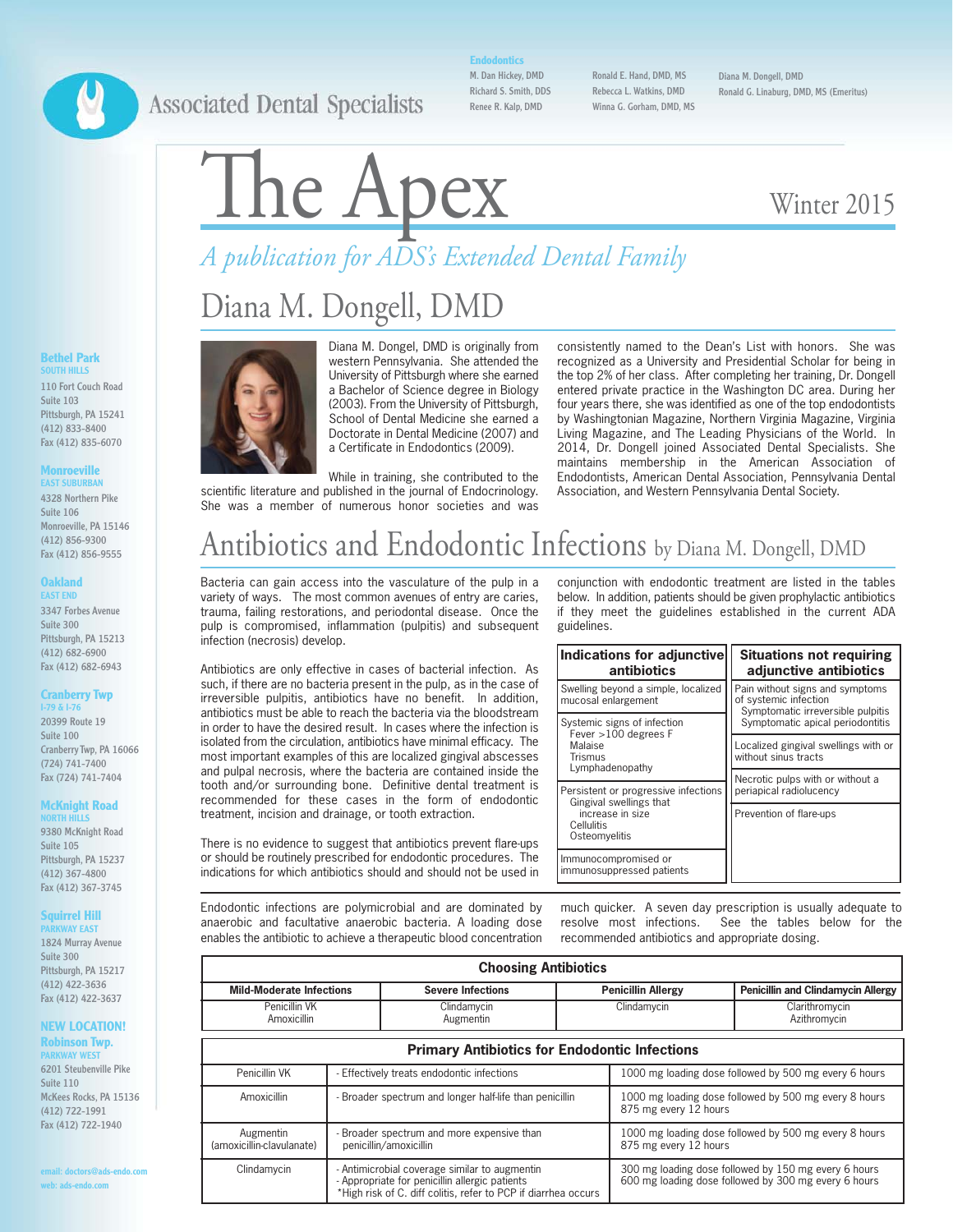| <b>Other Antibiotics</b>    |                                                                                                                                                                                |                                                                                                                                                                                                       |  |  |
|-----------------------------|--------------------------------------------------------------------------------------------------------------------------------------------------------------------------------|-------------------------------------------------------------------------------------------------------------------------------------------------------------------------------------------------------|--|--|
| Metronidazole               | - Should only be used in combination with penicillin, amoxicillin, or<br>clindamycin if no improvement is seen in 48-72 hours<br>-Not effective alone in endodontic infections | 1000 mg loading dose followed by 500 mg every 6 hours                                                                                                                                                 |  |  |
| Clarithromycin/Azithromycin | Limited effectiveness in endodontic infections<br>- Reserved for penicillin/clindamycin allergic patients<br>Azithromycin may have cardiotoxic effects in some patients        | Clarithromycin<br>500 mg loading dose followed by 250 mg every 12 hours<br>500 mg loading dose followed by 500 mg every 12 hours<br>Azithromycin<br>500 mg loading dose followed by 250 mg once a day |  |  |
| Erythromycin                | - Not effective in endodontic infections                                                                                                                                       | Not recommended.                                                                                                                                                                                      |  |  |
| Cephalosporins              | - Not effective in endodontic infections<br>*20% of penicillin allergic patients may also be allergic to<br>cephalosporins                                                     | Not recommended.                                                                                                                                                                                      |  |  |

References:

- 1. Baumgartner, Craig. "Antibiotics and Treatment of Endodontic Infections." Endodontics: Colleagues for Excellence. [Summer 2006]: 1-6. Print.
- 
- 2. Baumgartner and Xia. "Antibiotic Susceptibility of Bacteria Associated with Endodontic Abscesses." Journal of Endodontics. 29 (2003): 44-47. Print.
- 3. Fouad, Ashraf. Endodontic Microbiology. Iowa: Wiley-Blackwell, 2009. 225-239. Print.

4. Hargreaves and Cohen. Cohen's Pathways of the Pulp. 10th Edition. Missouri: Mosby, 2011. 594-595. Print.

- 5. Ingle, Bakland, and Baumgartner. Endodontics. 6th Edition. Ontario: BD Decker, 2008. 693-695. Print.
- 6. Marrow, Steven. "Use and Abuse of Antibiotics." Endodontics: Colleagues for Excellence. [Winter 2012]: 1-8. Print.

# ADS "takes on" the ALS Ice Bucket Challenge!



On August 30, 2014 Associated Dental Specialists took on the ALS Ice Bucket Challenge at their new location in Robison Township!! Those who took the challenge were staff and family members of Associated Dental Specialists. Under the leadership of The ALS Association's Chief Scientist, Lucie Bruijn, Ph.D., M.B.A., the ALS Association has been involved in the planning of each of the new research collaborations, and, in each case, has sought the advice and evaluation of the world's leading researchers to assess scientific merit, to gather additional ideas for each project, and to ensure the maximum relevance for future therapies. Associated Dental Specialists is proud to be part of these future endeavors. John Hischar, Business Manager of ADS challenged Dr. Ted and Chad Morris's Office and Dr. Barry Bartusiak's Office to accept the ALS Ice Bucket Challenge!

Our newest treatment center opened mid-June in Robinson Township, on Steubenville Pike between Settlers Ridge and Robinson Town Center. It contains four state-of-the-art operatories and an Image Center with a CBCT Scan which enables us to better diagnose endodontic cases utilizing 3D images.

The CBCT also enables us to perform panoramic images and pre-surgical scans for assessment of dental implant sites. We included new LED surgical microscopes with HD cameras at Robinson and upgraded our existing microscopes at the other offices.

We have moved our Business Office and Central Server locations from the South Hills Office to our new location. The Robinson Treatment Center is open Monday-thru-Friday, 8 AM to 5 PM.





John Hischar, Business Manager of Associated Dental Specialists introduces Dr. Gorden Christensen.

Associated Dental Specialists (ADS) is proud to have been a Gold Sponsor for the 2014 Three Rivers Dental Conference at Nemacolin Woodlands Resort and excited to support the internationally-known speaker, Dr. Gordon Christensen, with a course entitled "New Aspects of Dentistry." We feel that it's important to support our profession, in general, the Dental Society of Western Pennsylvania (DSWP) in particular, and this sponsorship reflected our commitment to the Pittsburgh Dental Community in providing informative, innovative, and timely Continuing Education Programs throughout the year.

ADS also had a presence in the Exhibit Hall for the 4th consecutive year. The conference gave us a chance to renew old acquaintances and make new friends.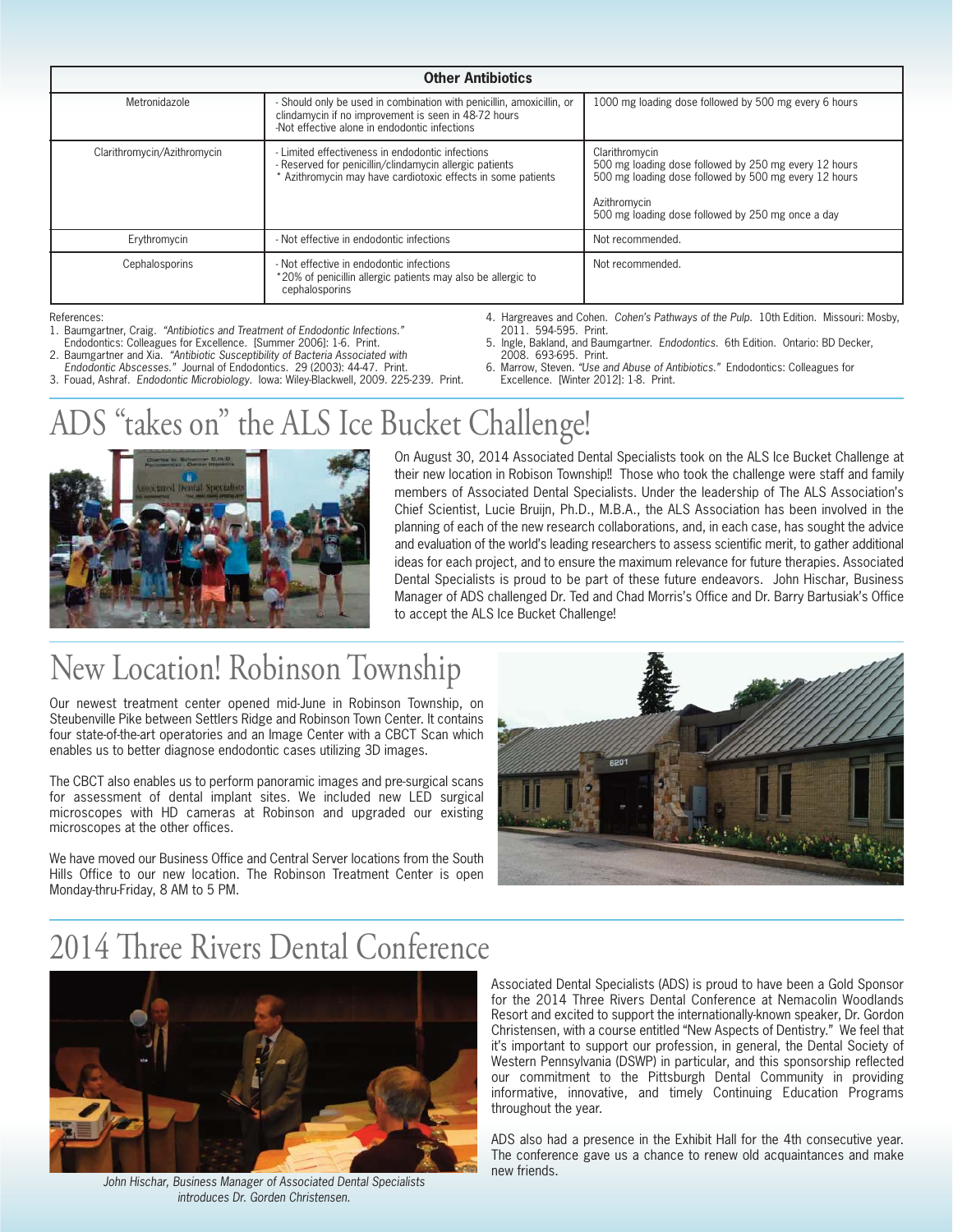### Office News... Meet ADS - Robinson Township



Pictured from left to right: Kerri Hyson, Elin Hronas, Diana M. Dongell, DMD and Krystal Deiuliis

Associated Dental Specialists is excited to announce the grand opening of our new office in Robinson Township! We provide our patients with exceptional endodontic care and quality service in a private and professional environment while coordinating their treatment plan and total dental care with the general dentist. Please call us to come in and see our new operatories and meet the staff!

Kerri Hyson, Office Coordinator, is a native of LaSalle County, Illinois, located 70 miles Southwest of Chicago. She began her dental career working for her family dentist, and was employed there for 5 years as a certified dental assistant prior to moving to Dallas, Texas. Kerri began working for a technologically advanced dental practice in South Dallas. The practice implemented the dental technology known as CEREC 3D or CAD/CAM dentistry, which makes it possible to fabricate crowns, inlays, onlays, and bridges in minutes. Kerri assisted with basic and advanced CEREC training courses in Dallas, Houston and Atlanta. Kerri came to the Pittsburgh area in January, 2007 where she started her business, designrealtime.com, designing CEREC restorations online. She used various marketing methodologies, including e-mail newsletters, postcards and Chicago Mid-Winter Dental Meeting to promote her business. New software updates eliminated designrealtime.com, and Kerri began a position as a dental office manager for Robert A. Bartusiak, D.M.D from 2009 – 2014.

Kerri was excited to advance her career so she interviewed for the Office Coordinator position at our new location in Robinson Township. "The training I received as Office Coordinator was very informative because of the great instruction given by Shawna, Mary Beth and Dawn," said Kerri. She also commented that Dr. Dongell has been very helpful and explains everything in very logical terms. "I enjoy my new position at Associated Dental Specialists because it is more challenging, demanding and really makes me think outside the box."

Kerri has been a member of the American Association of Dental Office Managers (AADOM) for the past three years. The American Association of Dental Office Managers is the nation's largest educational and networking association dedicated to serving dental practice management professionals.

Elin Hronas, Dental Assistant, has worked at Associated Dental Specialists for 16 years. She was raised in Carrick, and graduated from the Western School of Health & Business Careers in 1998. Currently she attends the school of nursing at Community College of Allegheny County. Elin applies her present medical nursing knowledge to her everyday duties as a dental assistant to help patients understand the procedure they are about to undergo. Elin is presently considering transferring into the dental hygienist program at the University of Pittsburgh because of her love of the field of dentistry.

Elin has enjoyed working at Associated Dental Specialists for the past 16 years because of the family atmosphere. "I enjoy the camaraderie of the staff, support and learning environment the doctors have created and the positive attitude and encouragement given by all of the staff members," said Elin. Also, Elin finds the staff to be very easy going and enjoyable to work with on a daily basis.

Elin currently lives in Brentwood with her two children Alexis (12 years old) and Avery (2 years old). Alexis is a cheerleader, plays basketball and participates in Girl Scouts along with many other activities.

Diana M. Dongell, DMD, is having a great experience at Associated Dental Specialists. She enjoys the camaraderie amongst the doctors and staff, and likes having the ability to discuss difficult and interesting cases with her colleagues. She has been impressed with how hard the staff works, and how well they interact with the patients.

Since joining Associated Dental Specialists in January of 2014, Dr. Dongell has enjoyed her return home and the closer proximity to her family. She is the proud mother of a new baby boy. Her husband works as a physician at the University of Pittsburgh Medical Center, specializing in cardiology. During her free time, she enjoys spending time with her family and watching action movies.

Krystal Deiuliis, Dental Assistant, began working at Associated Dental Specialists on February 10, 2014. Krystal travels to our seven different offices in the Pittsburgh area to assist all seven of our endodonists.

"I really enjoy working with all of our endodonists because they each have their own technique in implementing their skill set. I learn so much by their different approaches to handling each case. Our doctors give me a different and unique perspective to think about concerning each patient. What I observe each day really 'keeps me on my toes' and helps me to realize that each patient's case may have to be treated uniquely and differently depending on the circumstance. Everyone is so helpful, kind and eager to answer any questions concerning my position at Associated Dental Specialists," said Krystal.

Krystal grew up in Lincoln Place, Pittsburgh Pennsylvania. She graduated from Taylor Aldderdice High School and then attended Bradford Business School where she graduated in 2013. Krystal presently resides in West Mifflin. Also, she has two brothers, Chris & Charlie. Krystal worked for a short period of time for Dr. Sean Simon of the South Hills. Krystal's placement programmer encouraged her to interview at Associated Dental Specialists.

## Take Your Child to Work Day

On April 24, 2014 most kids just get to go to work and sit next to their dad or mother at their desk…but not if your mom or dad works at Associated Dental Specialists. As you can see…our little ones got a real taste of what it feels like to be in the patient's chair or working like a real endodontist! Let's not forget about the rigors of working as a marketer all day out on the road. Needless to say, the children of our ADS family had a spectacular day!



Damian Carney and Covey Zell Celina June